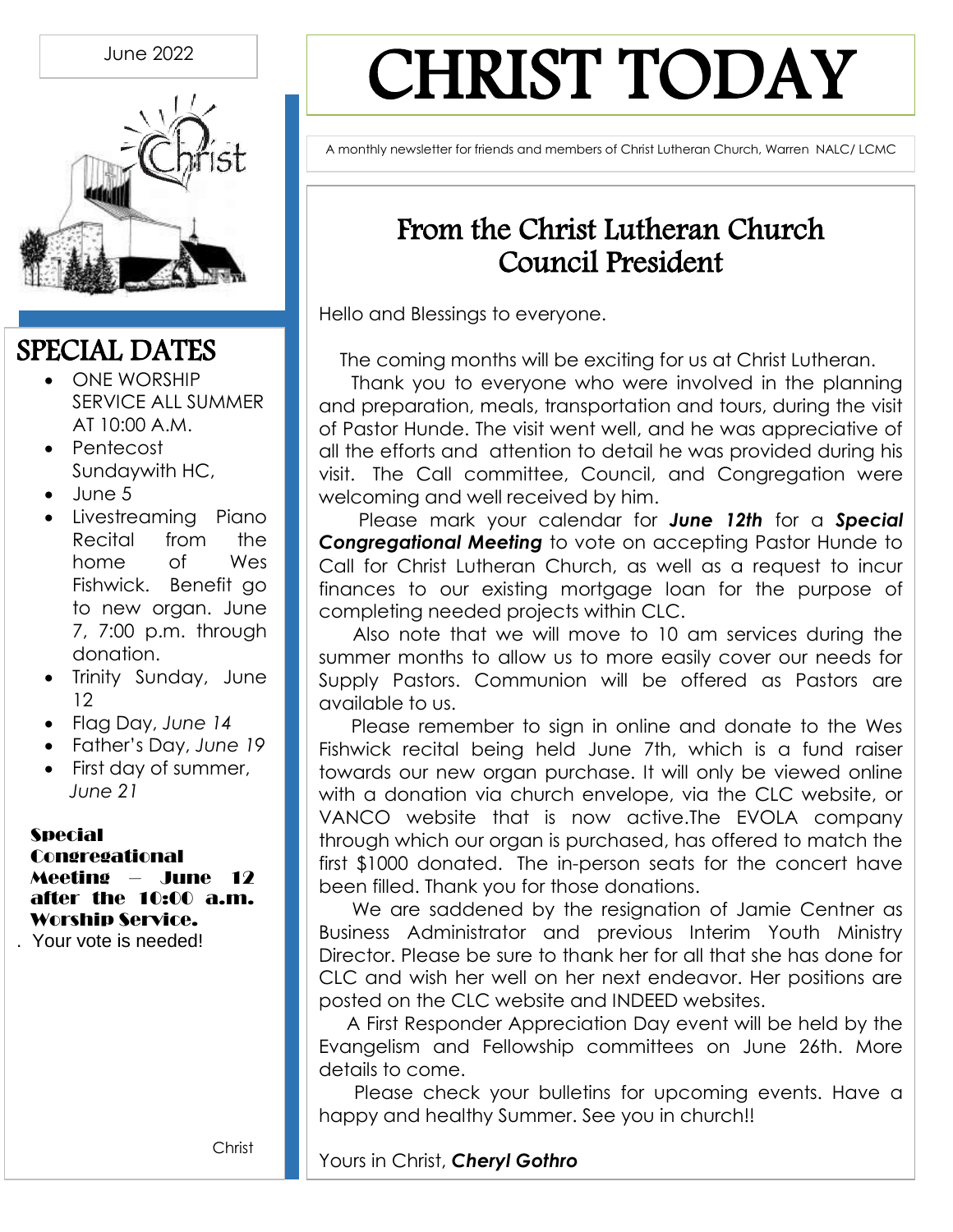## MEMORIALS AND HONORARIUMS

A memorial given in memory of:

#### **Carol Blohm**

Designated to CLC NEW ORGAN Given By: **Charlene Catey**

 Undesignated Gift Given By: **Mr. and Mrs. J. Dutcher, Margaret Cawood, Leigh and Richard Bull, Debbie Brown, Kathi and Roger Frezza, Ann and Bob Slavko, Sherry Carroll, Shannon** and Joseph **Huizdos** 

 Edith Bartler Undesignated Gift given by: **Marilyn Perron**

Memorial Informational and Funeral Planning brochures are available in the Narthex.

<sup>14</sup>This is the pledge of our inheritance toward redemption as God's own people, to the praise of his glory.<sup>15</sup> I have heard of your faith in the Lord Jesus and your love toward all the saints, and for this reason  $1:16$  I do not cease to give thanks for you as I remember you in my prayers.

Ephesians 1:11-14-16

**Bold = Member**



Through the Sacrament of Holy Baptism, we welcome in the Lord's family:

#### **Tessa Jade Ahrens**

Born: 10-26-2012 Baptized: April 16, 2022 Parents: Phil Ahrens and Ivallee Meller

 Larry Meller, Step Father Sponsors: Paul and Vallee Fowler and Rob and Del McDaniel

#### **Phillip Roy Ahrens Jr.**

Born: 06-30-2005 Baptized: April 16, 2022 Parents: **Phil Ahrens and Ivallee Meller** 

 Larry Meller, Step Father Sponsors: Paul and Vallee Fowler and Rob and Del McDaniel

By this act of baptism, we welcome you to a journey that will take your whole life. It's the beginning of your life with God. What God will make of you, we know not. Where God will take you, we cannot say. This we do know and this we proclaim to you—God is with you.

### We welcome new members

On April 16, during the Easter Vigil we welcomed **Ivallee & Larry Meller** into our church family by affirmation of faith!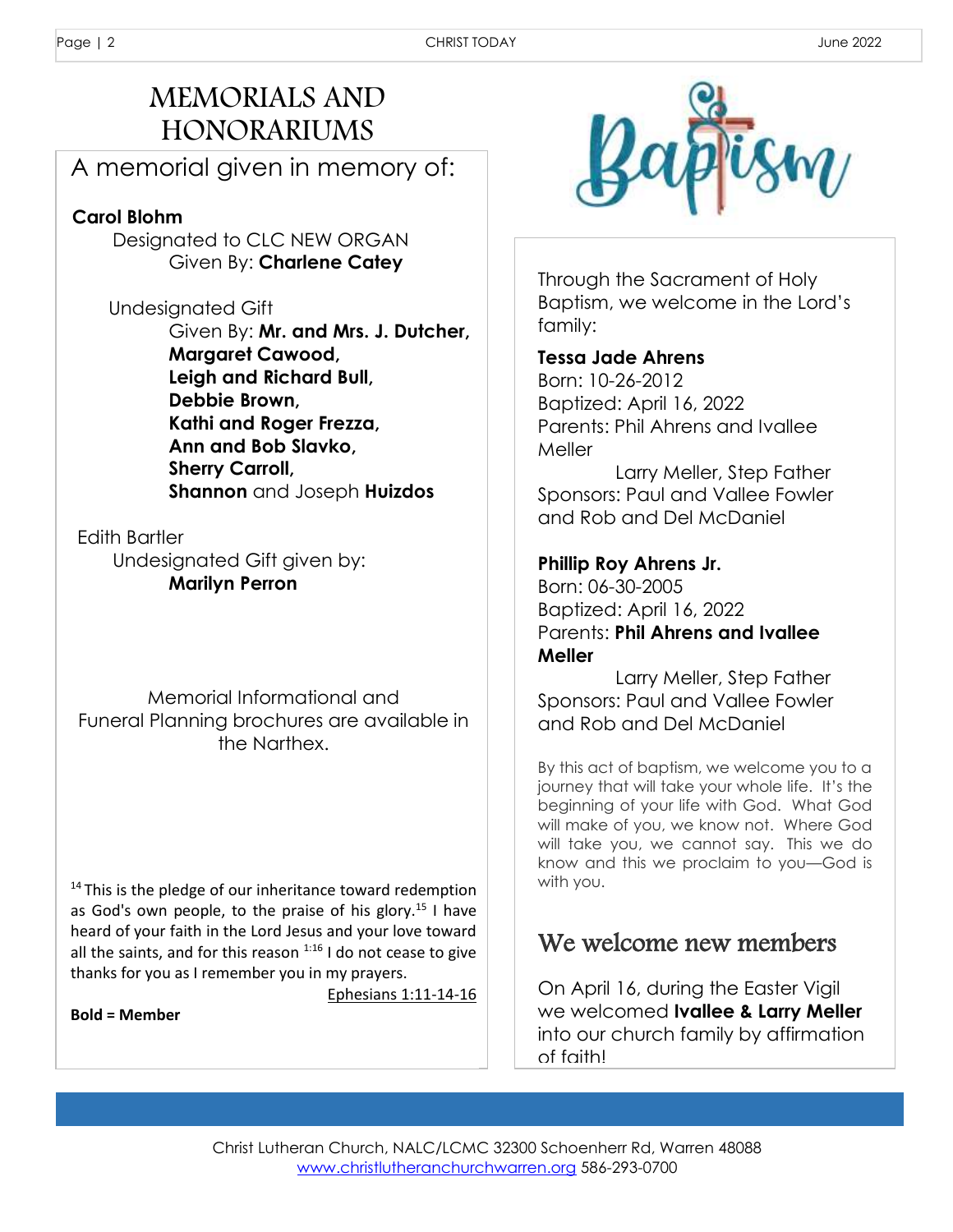| CHRIST LUTHERAN CHURCH<br><b>JUNE</b>                                                                                                                          |                                                                                                                  |                                                                                                                                                                                                                                    |            |                                                                    |                                                            | 2022                                                                                                    |  |
|----------------------------------------------------------------------------------------------------------------------------------------------------------------|------------------------------------------------------------------------------------------------------------------|------------------------------------------------------------------------------------------------------------------------------------------------------------------------------------------------------------------------------------|------------|--------------------------------------------------------------------|------------------------------------------------------------|---------------------------------------------------------------------------------------------------------|--|
| <b>SUN</b>                                                                                                                                                     | <b>MON</b>                                                                                                       | <b>TUES</b>                                                                                                                                                                                                                        | <b>WED</b> | <b>THURS</b>                                                       | <b>FRI</b>                                                 | <b>SAT</b>                                                                                              |  |
| <b>JULY Christ Today Newsletter</b><br>articles are due the second<br>week of June                                                                             | <b>REGULAR SUNDAY WORSHIP</b><br>9:00 AND 11:00 A.M.                                                             |                                                                                                                                                                                                                                    |            |                                                                    |                                                            |                                                                                                         |  |
| In-person and live streaming                                                                                                                                   |                                                                                                                  |                                                                                                                                                                                                                                    | 1          | $\mathbf 2$                                                        | $\mathbf{3}$                                               | 4                                                                                                       |  |
| 5<br>PENTECOST SUNDAY<br>10:00 a.m. Worship Service<br>with Holy Communion                                                                                     | 6<br>$9:30$ a.m.<br>Prayer<br>6:30 p.m. CLC<br><b>Praise Band</b><br>rehearsal                                   | $\overline{7}$<br>12:30 p.m.<br><b>Evangelism</b><br><b>Meeting</b><br>1:00 p.m.<br><b>Genesis</b><br><b>Rehearsal</b><br>6:00 p.m.<br><b>Adult</b><br><b>HandBell</b><br>600 p.m. CLC<br>Craft<br>7:00 p.m.<br><b>Adult Choir</b> | 8          | 9<br>Noon- Joining<br>Jesus with<br><b>Pastor Finke</b><br>by Zoom | 10                                                         | 11<br>6:00 p.m. Fellowship<br><b>Euchre</b>                                                             |  |
| 12 TRINITY SUNDAY<br>10:00 a.m. Worship<br>Congregational<br>Special<br>after<br><b>Meeting</b><br>called<br>10:00<br><b>Worship</b><br>a.m.<br><b>Service</b> | 13<br>9:30 a.m.<br>Prayer<br>6:30 p.m. CLC<br><b>Praise Band</b><br>rehearsal                                    | 14<br>9:00 a.m. Pins<br>and Needles<br>1:00 p.m.<br><b>Genesis</b><br><b>Rehearsal</b><br>FLAG DAY                                                                                                                                 | 15         | 16                                                                 | 17<br>Share your<br>faith! Invite<br>someone<br>to church! | 18                                                                                                      |  |
| 19<br><b>FATHER'S DAY</b><br>10:00 a.m. Worship<br>No Livestream on Father's<br>Day                                                                            | 20<br>$9:30$ a.m.<br>Prayer<br>6:30 p.m. CLC<br><b>Praise Band</b><br>rehearsal                                  | 21<br>1:00 p.m.<br><b>Genesis</b><br><b>Rehearsal</b><br>7:00 p.m.<br><b>Executive</b><br><b>Meeting</b><br>First day of<br><b>Summer</b>                                                                                          | 22         | 23                                                                 | 24                                                         | 25                                                                                                      |  |
| 26<br>10:00 p.m. Worship Mtg<br><b>First Responders</b><br>Appreciation Day! Baked<br>goods needed!                                                            | 27<br>$9:30$ a.m.<br>Prayer<br>3:00 p.m.<br><b>Movie Day</b><br>6:30 p.m. CLC<br><b>Praise Band</b><br>rehearsal | 28<br>1:00 p.m.<br><b>Genesis</b><br><b>Rehearsal</b><br>7:00 p.m.<br><b>Council Mtg</b>                                                                                                                                           | 29         | 30                                                                 |                                                            | <b>FOR THE MOST</b><br><b>UPDATED CLC</b><br><b>CALENDAR,</b><br><b>CHECK OUT OUR</b><br><b>WEBPAGE</b> |  |
|                                                                                                                                                                |                                                                                                                  |                                                                                                                                                                                                                                    |            |                                                                    |                                                            |                                                                                                         |  |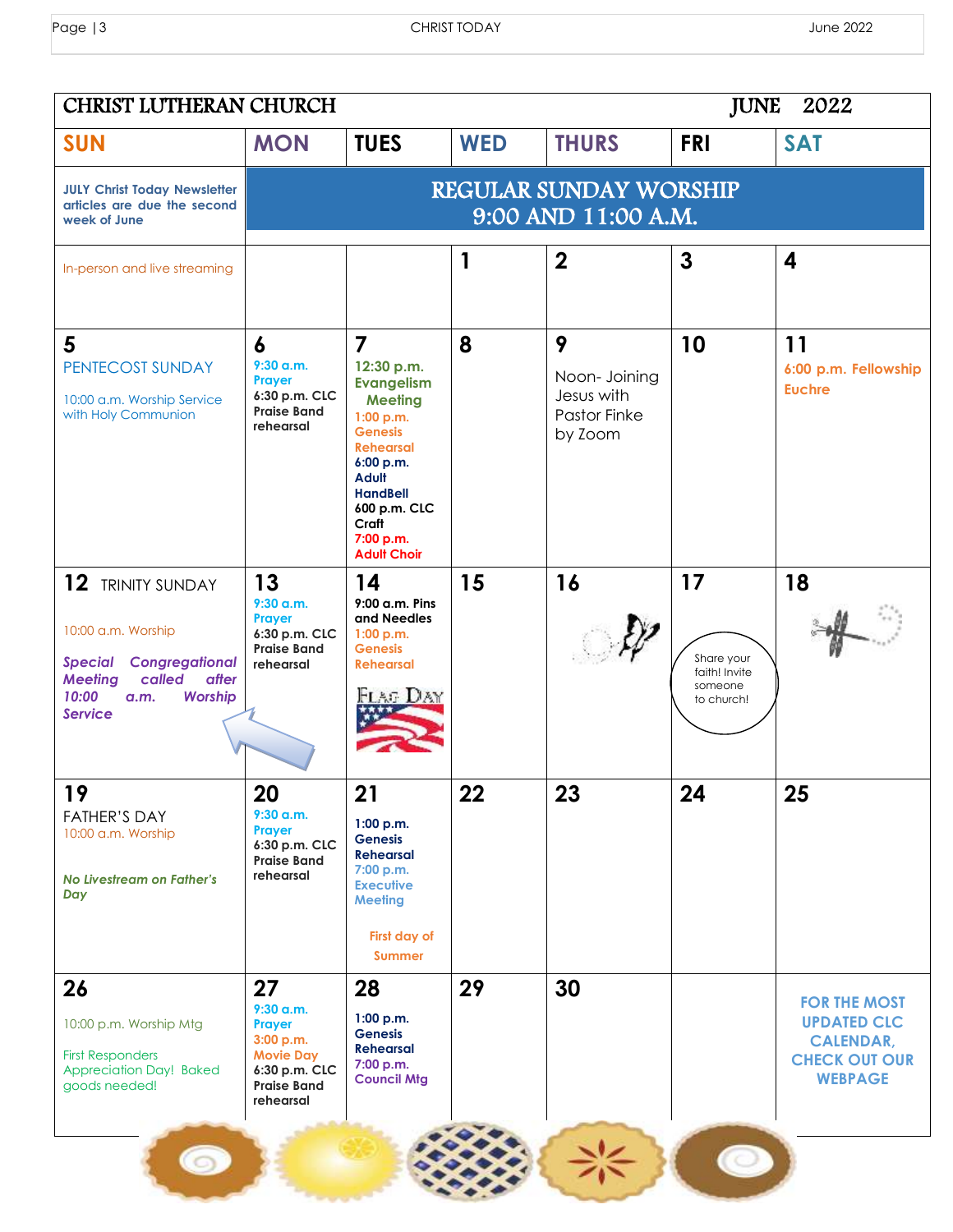# YOUNG AT HEART AGE 50 PLUS



Unexpected kindnesses — and regular rest stops — make any journey less grueling and more enjoyable. That's also true on the journey of life as we experience (and bestow) generosity and pause to spend time with God. After all, "It is God to whom and with whom we travel," said Elisabeth Elliot. "And while he is the end of our journey, he is also at every stopping place."

Send a card, share a wish to our **young at heart 50 +** seniors of CLC.

| Keith VanDeKerkhove** | 06/01 |
|-----------------------|-------|
| Tony Malugin**        | 06/01 |
| Hazel Janush**        | 06/02 |
| Mary Love             | 06/09 |
| Oscar Rehn+           | 06/10 |
| Larry Modrich**       | 06/11 |
| Phyllis Burghardt**   | 06/11 |
| Janis McFarlane       | 06/12 |
| Carol Bokano**        | 06/13 |
| Daniel Zawierucha**   | 06/14 |
| Robert Weber          | 06/15 |
| Marilyn Perron**      | 06/17 |
| Arlene Kopp           | 06/21 |
| Dennis Krueger**      | 06/25 |
| William Gothro**      | 06/30 |
| <b>Bruce Williams</b> | 06/30 |

The LORD bless you and keep you; the LORD make his face to shine upon you and be gracious to you; the LORD lift up his countenance upon you and give you peace. Num 6:24-26

\*homebound \*\*Super Senior / currently active in ministry at CLC/

+ Charter Member

If you are not on the list or information is not posted correctly, contact the church office so the error can be corrected & files updated. Thank you. \* homebound \*\*Super Senior / currently active in ministry at CLC/ + Charter Member



#### JUNE WEDDING ANNIVERSARIES

Send a card, share a wish to our young at heart couple of Christ Lutheran Church.

Ed & **Ann Marie Lawrence** \*\* June 30 55yrs

But at the beginning of creation God made them male and female. For this reason a man will leave his father and mother and be united to his wife, and the two will become one flesh. So they are no longer two, but one flesh. Therefore what God has joined together, let no one separate. Mark 10: 6-9

\* homebound \*\*Super Senior / currently active in ministry at CLC/ + Charter Member Non-members are not bolded.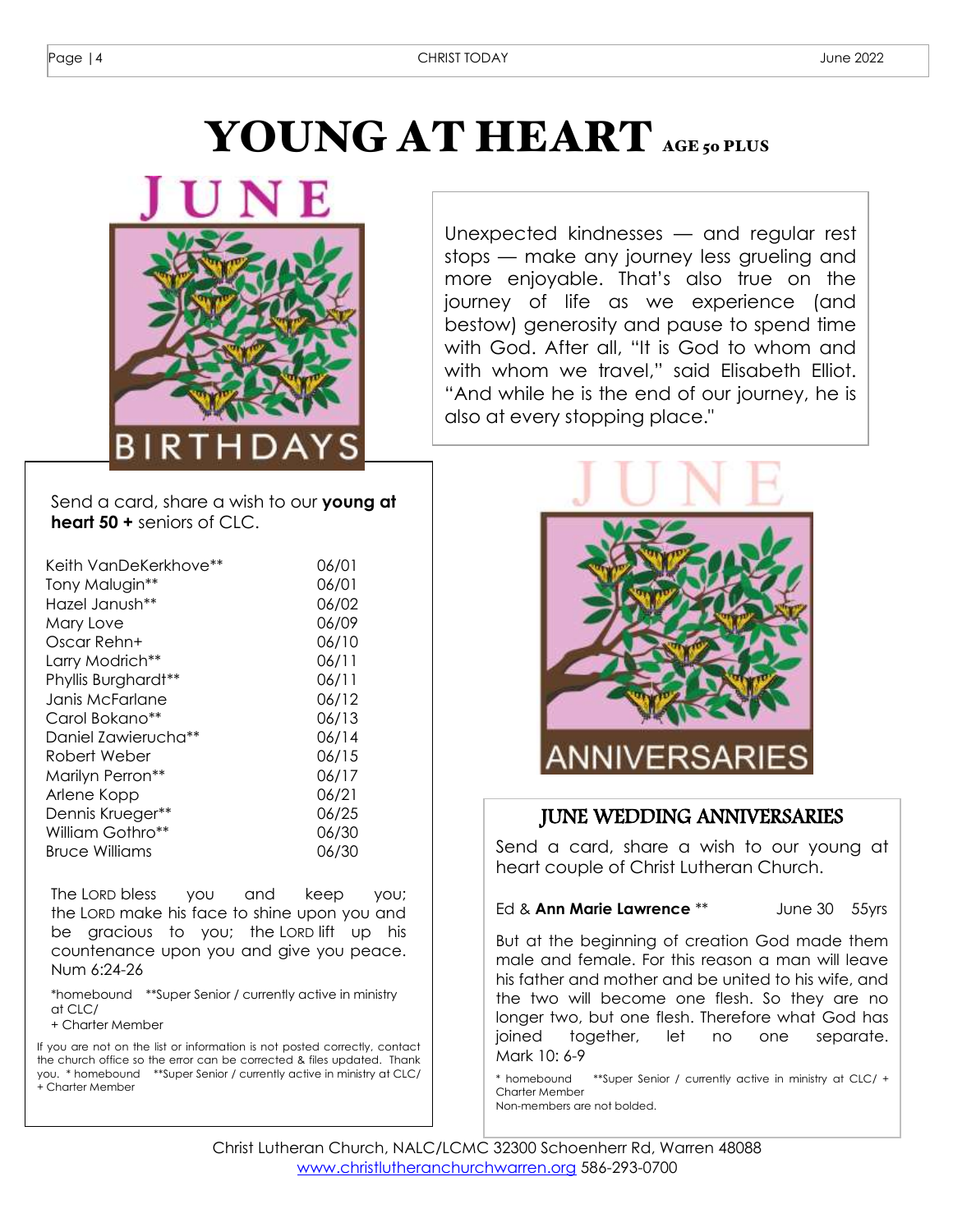Ī

## CHRIST LUTHERAN STAFF

Phone: 586-293-0700

Fax: 586-293-5046

Email: [churchoffice.tammy@comcast.net](mailto:churchoffice.tammy@comcast.net) Web:

[www.christlutheranchurchwarren.org](http://www.christlutheranchurchwarren.org/)

Hours: Monday – Friday 8:00– 4:00

#### STAFF AND EXECUTIVE COUNCIL

**The Rev. Dr. Bradley Miller, Intentional Interim Pastor** [CLCInterimPastor@comcast.net](mailto:CLCInterimPastor@comcast.net) **Open Position, Business Director**

**Tammy Lozen, Office Administrator** [Churchoffice.tammy@comcast.net](mailto:Churchoffice.tammy@comcast.net) **Wes Fishwick, Director of Music** [MusicDirector@comcast.net](mailto:MusicDirector@comcast.net) **Cheryl Gothro, President Glenn Sopfe, Vice President Jim Bruesehoff, Treasurer David Dietz, Secretary**

## NEWSLETTER / WEBSITE

Tammy Lozen- [t.lozen@hotmail.com](mailto:t.lozen@hotmail.com) or [Churchoffice.tammy@comcast.net](mailto:Churchoffice.tammy@comcast.net)

funds.

## WE SERVE, CARE & REMEMBER OUR HOMEBOUND CHURCH FAMILY

A complete homebound list that includes birthdays and addresses is available through the church office. Contact Tammy Lozen at [churchoffice.tammy@comcast.net](mailto:churchoffice.tammy@comcast.net) or call, 586-293- 0700 during office hours.

## NEW ADDRESS:

Many members are still sending out mail to the O'Neil's at the wrong address. They love receiving all the cards and letters from us and do not want it to stop.

Please use this address:

Walton Wood

Jerry and Anne O'Neil

**14650 Lakeside Circle Apt. 2008** Sterling Heights, MI 48313

## FUND THE ORGAN

Online Piano Recital with Wes Fishwick, all proceeds go towards the CLC organ.

June 7<sup>th</sup> at 7:00 p.m. Your contribution will grant you access to the live stream broadcast. Evola Music Inc. is contributing \$1000 in matching